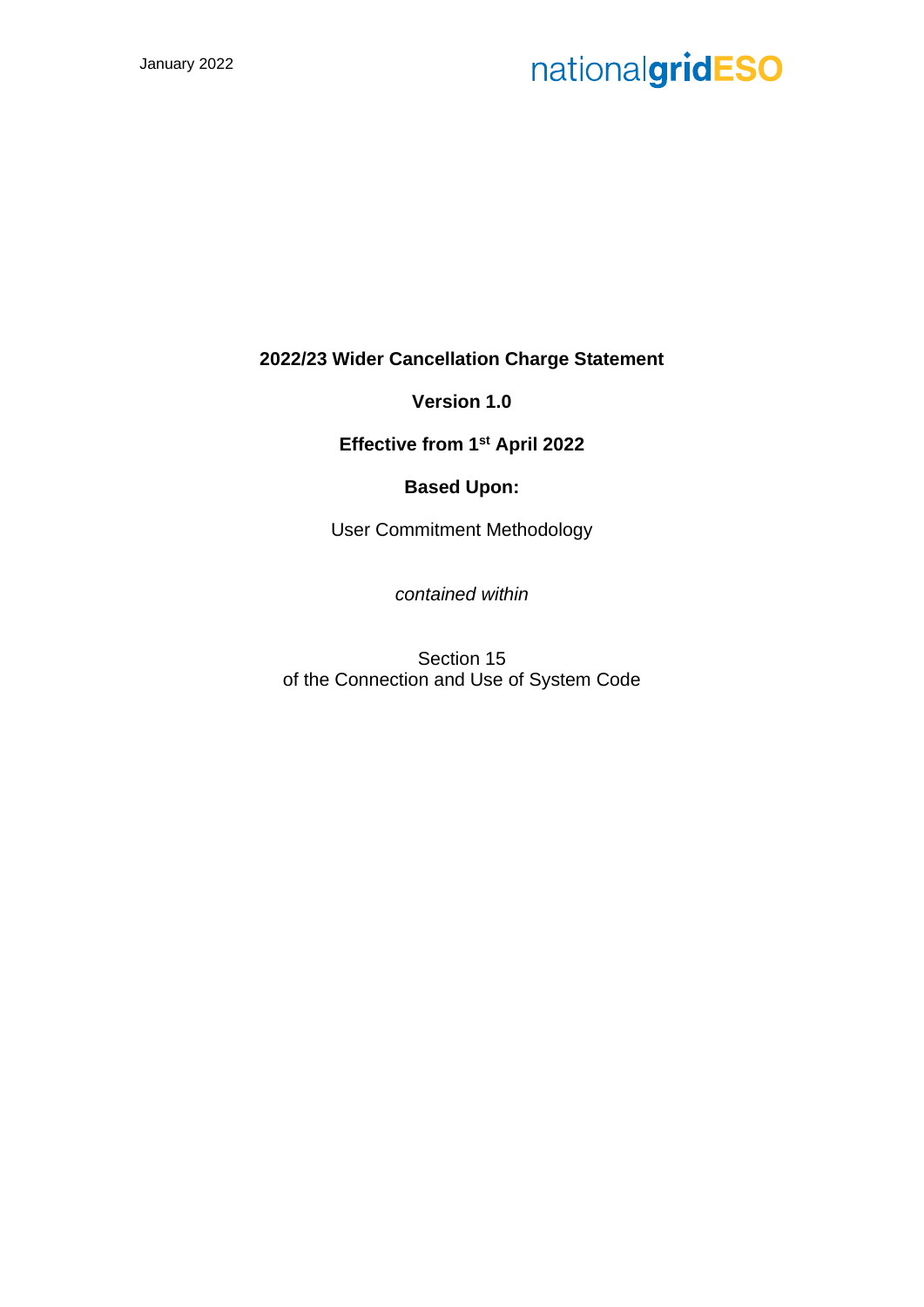## **1. Wider Cancellation Charge Tariff Statement**

## **1.1 Introduction**

This document is a statement which contains the 2022/23 tariff for the Wider Cancellation Charge payable by users who wish to terminate agreements and/or reduce Transmission Entry Capacity (TEC) or Developer Capacity.

This document also shows the various parameters and variables used to calculate this tariff as well as a forecast for the period through to financial year 2025/26.

#### **1.2 Background**

Arrangements for generation user commitment have been codified as Section 15 of the Connection and Use of System Code (CUSC) as a result of the CUSC Modification Proposal (CMP) 192. The arrangements have replaced the interim Final Sums methodology and the Interim Generic User Commitment Methodology (IGUCM) for generators.

This became effective from 1<sup>st</sup> April 2013.

For full details of the arrangements please refer to CUSC Section 15. A National Grid CMP192 guidance document is also available at:

[https://www.nationalgrid.com/sites/default/files/documents/5638-](https://www.nationalgrid.com/sites/default/files/documents/5638-CMP192%20Updated%20Guidance%20Document.pdf) [CMP192%20Updated%20Guidance%20Document.pdf](https://www.nationalgrid.com/sites/default/files/documents/5638-CMP192%20Updated%20Guidance%20Document.pdf)

Following the implementation of CMP222 (User Commitment for Non-Generation Users) on 1st April 2015 there is also a requirement for Interconnectors and Pumped Storage to secure under CUSC Section 15.

In addition, CMP223 (Arrangements for Relevant Distributed Generators under the Enduring Generation User Commitment) was implemented on 1st April 2016. CMP223 requires embedded generation to secure a different percentage to directly connected generation under CUSC Section 15, as detailed within section 5 of this statement.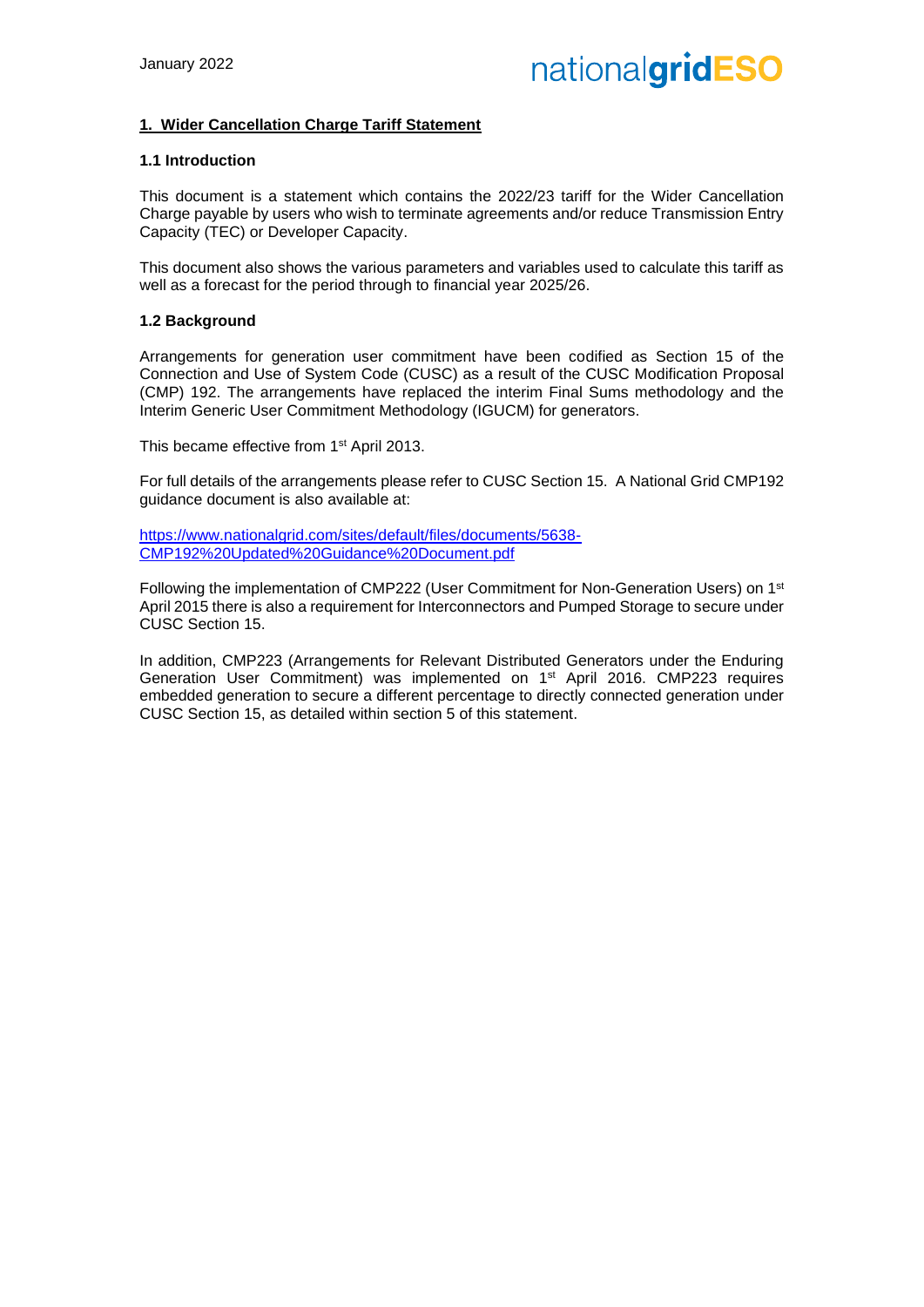# **1.3 2022/23 Cancellation Charge Tariff Statement**

| Zone           | <b>Tariff</b><br>(E/MW) | Zone           | <b>Tariff</b><br>(£/MW) | Zone           | <b>Tariff</b><br>(E/MW) |
|----------------|-------------------------|----------------|-------------------------|----------------|-------------------------|
| A1             | 6,673.58                | G <sub>6</sub> | 905.12                  | N3             | 1,375.00                |
| A2             | 0.00                    | G7             | 905.12                  | N <sub>4</sub> | 1,375.00                |
| A <sub>3</sub> | 6,673.58                | H1             | 905.12                  | N <sub>5</sub> | 1,375.00                |
| A4             | 0.00                    | H <sub>2</sub> | 905.12                  | N <sub>6</sub> | $\mathbf 0$             |
| A <sub>5</sub> | 0.00                    | H <sub>6</sub> | 905.12                  | N7             | $\mathbf 0$             |
| A <sub>6</sub> | 6,673.58                | J <sub>1</sub> | 905.12                  | N <sub>8</sub> | 1,375.00                |
| A7             | 6,673.58                | J2             | 906.15                  | P <sub>1</sub> | 0                       |
| A <sub>8</sub> | 6,673.58                | J3             | 906.15                  | P <sub>2</sub> | $\overline{0}$          |
| A <sub>9</sub> | 6,673.58                | J <sub>4</sub> | 905.12                  | P <sub>3</sub> | 1,375.00                |
| <b>B1</b>      | 2,621.57                | J5             | 906.15                  | P <sub>4</sub> | 1,375.00                |
| <b>B2</b>      | 329.13                  | J6             | 905.12                  | P <sub>5</sub> | 1,375.00                |
| B <sub>3</sub> | 329.13                  | J7             | 905.12                  | P <sub>6</sub> | 1,375.00                |
| <b>B4</b>      | 905.12                  | J8             | 905.12                  | P7             | 1,375.00                |
| C <sub>1</sub> | 2,292.44                | K <sub>1</sub> | 905.12                  | P <sub>8</sub> | 1,375.00                |
| C <sub>2</sub> | 2,292.44                | K <sub>2</sub> | 905.12                  | Q2             | 4,960.19                |
| C <sub>3</sub> | 2,304.93                | K4             | 905.12                  | Q4             | 4,960.19                |
| C <sub>4</sub> | 4,597.37                | K <sub>5</sub> | 905.12                  | Q <sub>5</sub> | 0                       |
| C <sub>5</sub> | 2,292.44                | K <sub>6</sub> | 905.12                  | Q <sub>6</sub> | 4,960.19                |
| C <sub>6</sub> | 2,292.44                | L1             | 0.00                    | Q7             | 4,960.19                |
| C7             | 4,597.37                | L2             | 905.12                  | Q8             | 4,960.19                |
| C <sub>9</sub> | 4,597.37                | L <sub>3</sub> | 905.12                  | R <sub>4</sub> | 0                       |
| D <sub>4</sub> | 905.12                  | L <sub>5</sub> | 905.12                  | R <sub>5</sub> | 3,281.58                |
| D <sub>5</sub> | 905.12                  | L7             | 905.12                  | R <sub>6</sub> | 3,281.58                |
| D <sub>6</sub> | 905.12                  | L8             | 905.12                  | S <sub>5</sub> | 6,274.84                |
| E <sub>1</sub> | 2,757.48                | M4             | 1375.00                 | S <sub>6</sub> | 6,162.68                |
| E <sub>6</sub> | 0.00                    | M <sub>5</sub> | 1375.00                 | T <sub>1</sub> | 7,648.95                |
| E7             | 2,428.35                | M <sub>6</sub> | 1375.00                 | T <sub>2</sub> | 6,917.04                |
| E <sub>8</sub> | 2,757.48                | M7             | 1375.00                 | T <sub>3</sub> | 6,474.39                |
| F <sub>6</sub> | 2,757.48                | M8             | 1375.00                 | T <sub>4</sub> | 6,474.39                |
| G <sub>1</sub> | 905.12                  | N <sub>1</sub> | 1375.00                 | T <sub>5</sub> | 9,864.70                |
| G <sub>5</sub> | 905.12                  | N <sub>2</sub> | 1375.00                 | T <sub>6</sub> | 7,648.95                |

| Zone           | Tariff<br>(£/MW) |
|----------------|------------------|
| G <sub>6</sub> | 905.12           |
| G7             | 905.12           |
| H1             | 905.12           |
| H <sub>2</sub> | 905.12           |
| H <sub>6</sub> | 905.12           |
| J1             | 905.12           |
| J2             | 906.15           |
| J3             | 906.15           |
| J4             | 905.12           |
| J5             | 906.15           |
| J <sub>6</sub> | 905.12           |
| J7             | 905.12           |
| J8             | 905.12           |
| K1             | 905.12           |
| K <sub>2</sub> | 905.12           |
| K4             | 905.12           |
| K <sub>5</sub> | 905.12           |
| K <sub>6</sub> | 905.12           |
| L1             | 0.00             |
| L2             | 905.12           |
| L <sub>3</sub> | 905.12           |
| L5             | 905.12           |
| L7             | 905.12           |
| L8             | 905.12           |
| M4             | 1375.00          |
| M5             | 1375.00          |
| M6             | 1375.00          |
| M7             | 1375.00          |
| M8             | 1375.00          |
| N1             | 1375.00          |
| N2             | 1375.00          |

| <b>Tariff</b><br>(£/MW) | Zone           | Tariff<br>(£/MW) |
|-------------------------|----------------|------------------|
| 905.12                  | N <sub>3</sub> | 1,375.00         |
| 905.12                  | N4             | 1,375.00         |
| 905.12                  | N <sub>5</sub> | 1,375.00         |
| 905.12                  | N <sub>6</sub> | 0                |
| 905.12                  | N7             | 0                |
| 905.12                  | N8             | 1,375.00         |
| 906.15                  | P1             | 0                |
| 906.15                  | P2             | 0                |
| 905.12                  | P <sub>3</sub> | 1,375.00         |
| 906.15                  | P4             | 1,375.00         |
| 905.12                  | P <sub>5</sub> | 1,375.00         |
| 905.12                  | P6             | 1,375.00         |
| 905.12                  | P7             | 1,375.00         |
| 905.12                  | P8             | 1,375.00         |
| 905.12                  | Q2             | 4,960.19         |
| 905.12                  | Q4             | 4,960.19         |
| 905.12                  | Q <sub>5</sub> | 0                |
| 905.12                  | Q <sub>6</sub> | 4,960.19         |
| 0.00                    | Q7             | 4,960.19         |
| 905.12                  | Q8             | 4,960.19         |
| 905.12                  | R4             | 0                |
| 905.12                  | R <sub>5</sub> | 3,281.58         |
| 905.12                  | R <sub>6</sub> | 3,281.58         |
| 905.12                  | S <sub>5</sub> | 6,274.84         |
| 1375.00                 | S <sub>6</sub> | 6,162.68         |
| 1375.00                 | T <sub>1</sub> | 7,648.95         |
| 1375.00                 | T2             | 6,917.04         |
| 1375.00                 | T3             | 6,474.39         |
| 1375.00                 | T4             | 6,474.39         |
| 1375.00                 | T5             | 9,864.70         |
| 1375.00                 | T <sub>6</sub> | 7,648.95         |

*Table 1.1 – Wider Cancellation Charge Tariff*

Please note that a Wider Cancellation Charge Tariff of £0/MW applies to zones where there is no liable generation e.g. no generation connecting within a particular zone within the next 4 year period.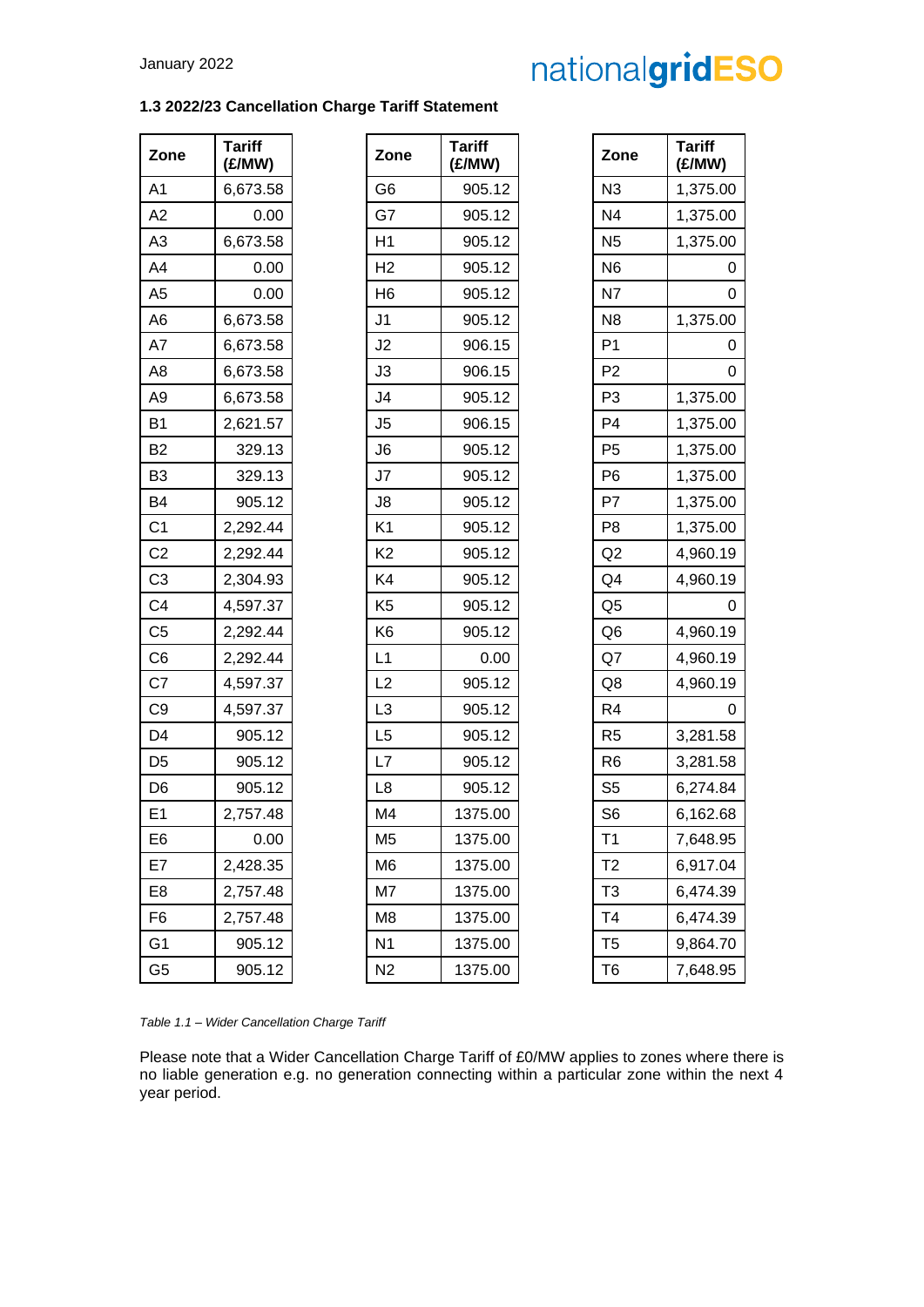

### **1.4 Closure and TEC Reduction – Connected Generation**

In the event of notification of a reduction in Transmission Entry Capacity (TEC) Connected Generators will be liable for up to two years Wider Cancellation Charge based on notice of reduction or closure. Please note that the tariff is applicable from the date of notice.

| Years notice | % liability of wider cancellation charge |
|--------------|------------------------------------------|
|              | ገ%                                       |
|              | 75%                                      |
|              | 100%                                     |

*Table 1.2 – Notice Periods*

This liability replaces the previous liability which was equal to Transmission Network Use of System (TNUoS) charges at their contracted capacity.

For comparison, the link below shows the forecast future TNUoS tariffs.

<https://www.nationalgrideso.com/charging/transmission-network-use-system-tnuos-charges>

## **2. Inputs**

The wider cancellation charge is calculated using each Transmission Owner's (TO) forecast of both load related and non-load related wider capex. The apportionment of wider capex to each zone is based on the following factors.

| <b>Input</b>           | <b>Source/Fixed Factor</b>    | <b>Description</b>                     |
|------------------------|-------------------------------|----------------------------------------|
| User Risk Factor       | 50%                           | The share of the wider risk between    |
|                        |                               | generation and consumers.              |
| Global Asset           | 33%                           | The percentage of the wider            |
| Reuse Factor           |                               | transmission assets which a TO could   |
|                        |                               | potentially reuse on another project.  |
| <b>Boundary levels</b> | As per latest FES             | Depth of each ETYS boundary            |
|                        | Scenarios / ETYS              | multiplied by the increase in required |
|                        |                               | capability on that boundary.           |
| Boundary non-          | As per latest FES             | Ratio between available capacity and   |
| compliance factors     | Scenarios / ETYS              | required capability on each boundary.  |
| Generation base        | <b>TEC and Interconnector</b> | Current and Future Generation by zone. |
|                        | Registers                     |                                        |
| Capex data             | TO forecasts                  | TO forecasts of load related and non-  |
|                        |                               | load related wider capex               |

*Table 2.1 – Calculation Inputs*

Please note that for further information on boundary compliance, future reinforcements, which zones impact on each boundary, capabilities and required transfers please refer to the Electricity Ten Year Statement (ETYS).

Tariffs were calculated according to the methodology in CUSC Section 15 using zones and boundaries from the ETYS.

Network boundaries and zone diagrams are shown in ETYS Appendix A.

You can find the latest Electricity Ten Year Statement by following this link:

<https://www.nationalgrideso.com/research-publications/etys>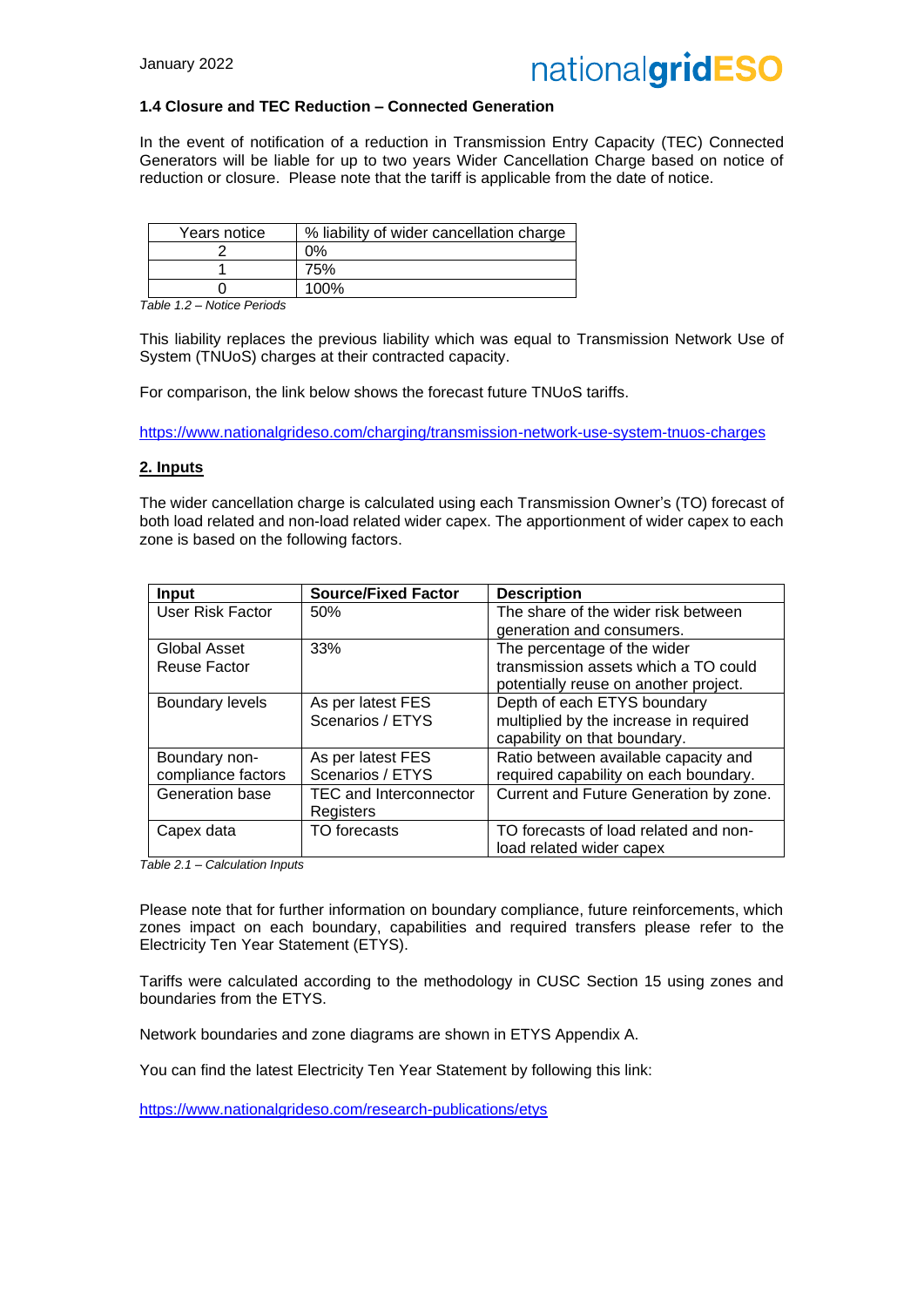## **3. Calculation Variables 2022/23**

This section shows details of the capital expenditure (capex) figures and boundary data that feed into the calculation of the wider cancellation charge tariff.

#### **3.1 Capex**

Table 3.1 shows the combined load related and non-load related wider capex figures for the three onshore TO's, namely National Grid Electricity Transmission (NGET), Scottish Hydro Electric Transmission (SHE Transmission) and Scottish Power Transmission (SPT), for the 2021/22 period;

|                                                                                                         | £m  |
|---------------------------------------------------------------------------------------------------------|-----|
| <b>Wider Load Related Capex</b>                                                                         | 684 |
| Wider Non-Load Related Capex                                                                            |     |
| $T - L L - T$<br>$\bigcap_{i=1}^{n}$ . The set of $\bigcap_{i=1}^{n}$ is the set of $\bigcap_{i=1}^{n}$ |     |

*Table 3.1 – Capex Figures*

### **3.2 Boundary Data**

Table 3.2 shows by zone the boundary capabilities, required increase in capabilities and compliance factors used to calculate the 2022/23 tariff:

| <b>Boundary</b>  | <b>Current</b><br><b>Capability</b><br>(MW) | Increase in<br>Required<br><b>Capability</b><br>(MW) | <b>Compliance</b><br><b>Factor</b> |
|------------------|---------------------------------------------|------------------------------------------------------|------------------------------------|
| B <sub>0</sub>   | 1,150                                       | 506                                                  | 90%                                |
| B <sub>1</sub> a | 1,850                                       | 1184                                                 | 42%                                |
| B <sub>2</sub>   | 2,600                                       | 1006                                                 | 45%                                |
| <b>B4</b>        | 3,270                                       | 1120                                                 | 46%                                |
| B <sub>5</sub>   | 3,631                                       | 1105                                                 | 55%                                |
| B <sub>6</sub>   | 6,130                                       | 2900                                                 | 52%                                |
| B7               | 7,005                                       | 2662                                                 | 67%                                |
| B7a              | 9,432                                       | 2248                                                 | 76%                                |
| B <sub>8</sub>   | 11,403                                      | 4520                                                 | 71%                                |
| B <sub>9</sub>   | 12,500                                      | 3992                                                 | 96%                                |
| EC <sub>5</sub>  | 3,500                                       | 724                                                  | 100%                               |
| <b>B13</b>       | 2,100                                       | 511                                                  | 87%                                |
| <b>B14</b>       | 11,600                                      | 685                                                  | 100%                               |
| SC <sub>1</sub>  | 4,871                                       | 3011                                                 | 100%                               |
| LE <sub>1</sub>  | 9,300                                       | 3708                                                 | 96%                                |
| SC <sub>3</sub>  | 7,720                                       | $-3447$                                              | 100%                               |

*Table 3.2 – Boundary Data*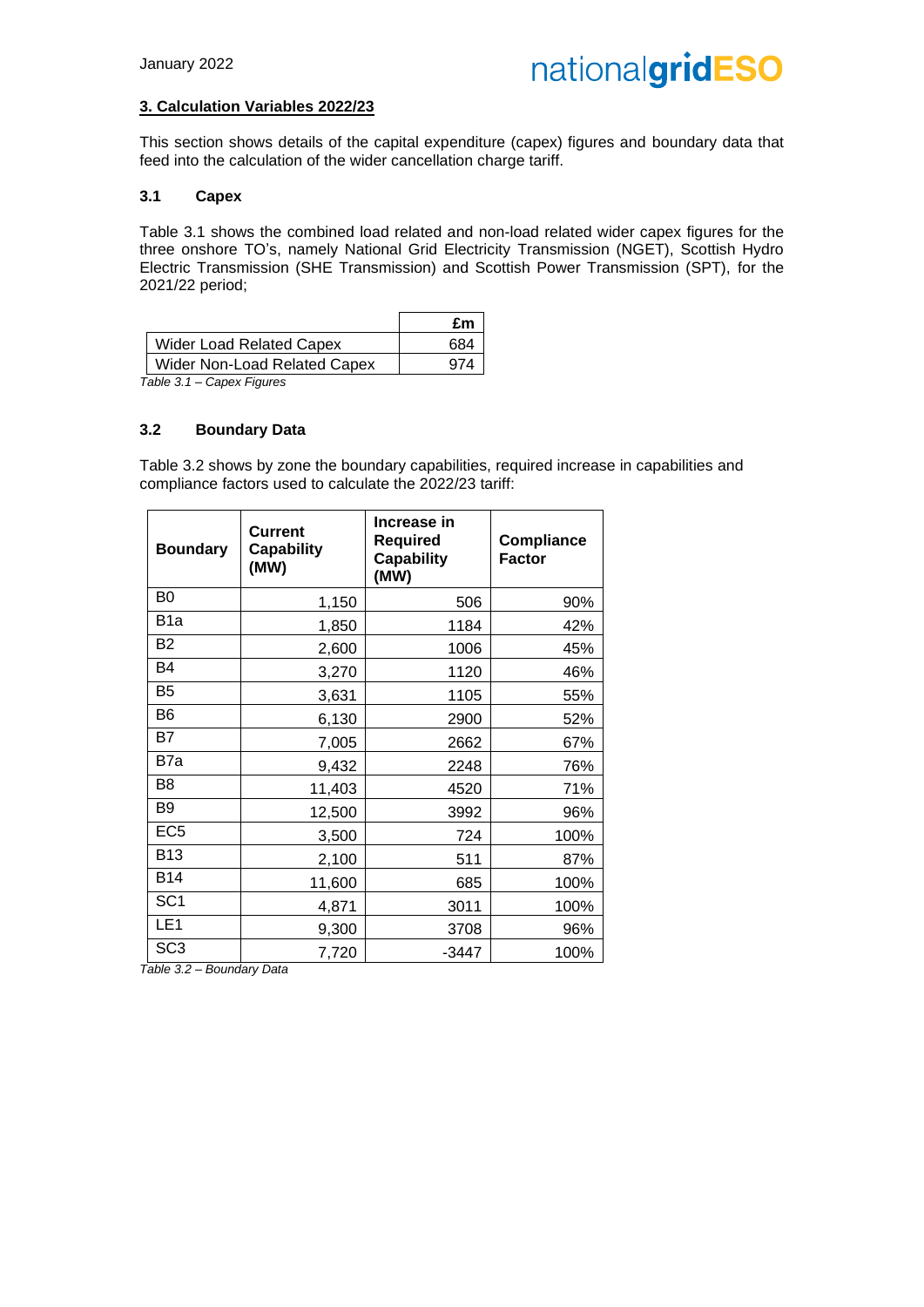# **4. Forecasts**

## **4.1 Capex**

Table 4.1 shows the forecast load related and non-load related capex figures for the three financial years beyond 2022/23 shown in section 2 of this document:

|                                 | 23/24<br>£m | 24/25<br>£m | 25/26<br>£m |
|---------------------------------|-------------|-------------|-------------|
| <b>Wider Load Related Capex</b> | 1385        | 1728        | 152.        |
| Wider Non-Load Related Capex    | 788         | 656         | 552         |

*Table 4.1 – Forecast Capex*

## **2023/24 Forecast Tariffs**

|                | Tariff<br>(£/MW) |
|----------------|------------------|
| A1             | 6,185.86         |
| A2             | 0.00             |
| A3             | 6,185.86         |
| A4             | 0.00             |
| A5             | 0.00             |
| A <sub>6</sub> | 6,185.86         |
| A7             | 6,185.86         |
| A8             | 6,185.86         |
| A9             | 6,185.86         |
| B1             | 3,131.41         |
| B2             | 522.62           |
| B3             | 522.62           |
| B4             | 933.18           |
| C <sub>1</sub> | 2,608.79         |
| C <sub>2</sub> | 2,608.79         |
| C <sub>3</sub> | 2,119.95         |
| C4             | 4,728.74         |
| C <sub>5</sub> | 2,608.79         |
| C <sub>6</sub> | 2,608.79         |
| C7             | 4,728.74         |
| C9             | 4,728.74         |
| D4             | 933.18           |
| D5             | 933.18           |
| D6             | 933.18           |
| E1             | 2,186.53         |
| E6             | 0.00             |
| E7             | 1,663.91         |
| E8             | 2,186.53         |
| F6             | 2,186.53         |
| G1             | 933.18           |
| G5             | 933.18           |

|                | <b>Tariff</b><br>(£/MW) | Zone           | <b>Tariff</b><br>(£/MW) | Zone           | <b>Tariff</b><br>(£/MW) |
|----------------|-------------------------|----------------|-------------------------|----------------|-------------------------|
| A1             | 6,185.86                | G <sub>6</sub> | 933.18                  | N3             | 1,406.85                |
| A2             | 0.00                    | G7             | 933.18                  | N <sub>4</sub> | 1,406.85                |
| A3             | 6,185.86                | H1             | 933.18                  | N <sub>5</sub> | 1,406.85                |
| A4             | 0.00                    | H <sub>2</sub> | 933.18                  | N <sub>6</sub> | 0                       |
| A5             | 0.00                    | H <sub>6</sub> | 933.18                  | N7             | $\mathbf 0$             |
| A6             | 6,185.86                | J <sub>1</sub> | 933.18                  | N <sub>8</sub> | 1,406.85                |
| A7             | 6,185.86                | J <sub>2</sub> | 925.92                  | P <sub>1</sub> | 0                       |
| A8             | 6,185.86                | J3             | 925.92                  | P <sub>2</sub> | 0                       |
| A9             | 6,185.86                | J <sub>4</sub> | 933.18                  | P <sub>3</sub> | 1,406.85                |
| Β1             | 3,131.41                | J5             | 925.92                  | P <sub>4</sub> | 1,406.85                |
| B2             | 522.62                  | J <sub>6</sub> | 933.18                  | P <sub>5</sub> | 1,406.85                |
| B3             | 522.62                  | J7             | 933.18                  | P <sub>6</sub> | 1,406.85                |
| B4             | 933.18                  | J8             | 933.18                  | P7             | 1,406.85                |
| C1             | 2,608.79                | K <sub>1</sub> | 933.18                  | P <sub>8</sub> | 1,406.85                |
| C <sub>2</sub> | 2,608.79                | K <sub>2</sub> | 933.18                  | Q2             | 5,118.33                |
| C3             | 2,119.95                | K4             | 933.18                  | Q <sub>4</sub> | 5,118.33                |
| C4             | 4,728.74                | K <sub>5</sub> | 933.18                  | Q <sub>5</sub> | 0                       |
| C5             | 2,608.79                | K <sub>6</sub> | 933.18                  | Q <sub>6</sub> | 5,118.33                |
| C6             | 2,608.79                | L1             | 0.00                    | Q7             | 5,118.33                |
| C7             | 4,728.74                | L2             | 933.18                  | Q8             | 5,118.33                |
| C9             | 4,728.74                | L <sub>3</sub> | 933.18                  | R <sub>4</sub> | 0                       |
| D4             | 933.18                  | L <sub>5</sub> | 933.18                  | R <sub>5</sub> | 3,263.50                |
| D5             | 933.18                  | L7             | 933.18                  | R <sub>6</sub> | 3,263.50                |
| D6             | 933.18                  | L <sub>8</sub> | 933.18                  | S <sub>5</sub> | 6,648.79                |
| E1             | 2,186.53                | M4             | 1406.85                 | S <sub>6</sub> | 6,528.48                |
| E6             | 0.00                    | M <sub>5</sub> | 1406.85                 | T <sub>1</sub> | 8,377.05                |
| E7             | 1,663.91                | M <sub>6</sub> | 1406.85                 | T <sub>2</sub> | 7,366.39                |
| E8             | 2,186.53                | M7             | 1406.85                 | T <sub>3</sub> | 6,864.62                |
| F6             | 2,186.53                | M <sub>8</sub> | 1406.85                 | T <sub>4</sub> | 6,864.62                |
| G1             | 933.18                  | N <sub>1</sub> | 1406.85                 | T <sub>5</sub> | 11,180.01               |
| G5             | 933.18                  | N <sub>2</sub> | 1406.85                 | T <sub>6</sub> | 8,377.05                |

| <b>Tariff</b><br>(£/MW) | Zone           | Tariff<br>(£/MW) |
|-------------------------|----------------|------------------|
| 933.18                  | N <sub>3</sub> | 1,406.85         |
| 933.18                  | N4             | 1,406.85         |
| 933.18                  | N <sub>5</sub> | 1,406.85         |
| 933.18                  | N6             | 0                |
| 933.18                  | N7             | 0                |
| 933.18                  | N8             | 1,406.85         |
| 925.92                  | P <sub>1</sub> | 0                |
| 925.92                  | P <sub>2</sub> | 0                |
| 933.18                  | P <sub>3</sub> | 1,406.85         |
| 925.92                  | P <sub>4</sub> | 1,406.85         |
| 933.18                  | P5             | 1,406.85         |
| 933.18                  | P <sub>6</sub> | 1,406.85         |
| 933.18                  | P7             | 1,406.85         |
| 933.18                  | P8             | 1,406.85         |
| 933.18                  | Q2             | 5,118.33         |
| 933.18                  | Q <sub>4</sub> | 5,118.33         |
| 933.18                  | Q <sub>5</sub> | 0                |
| 933.18                  | Q <sub>6</sub> | 5,118.33         |
| 0.00                    | Q7             | 5,118.33         |
| 933.18                  | Q8             | 5,118.33         |
| 933.18                  | R4             | O                |
| 933.18                  | R <sub>5</sub> | 3,263.50         |
| 933.18                  | R <sub>6</sub> | 3,263.50         |
| 933.18                  | S <sub>5</sub> | 6,648.79         |
| 1406.85                 | S <sub>6</sub> | 6,528.48         |
| 1406.85                 | T <sub>1</sub> | 8,377.05         |
| 1406.85                 | T2             | 7,366.39         |
| 1406.85                 | T3             | 6,864.62         |
| 1406.85                 | T <sub>4</sub> | 6,864.62         |
| 1406.85                 | T <sub>5</sub> | 11,180.01        |
| 1406.85                 | T6             | 8,377.05         |

*Table 4.2 – 2023/24 Forecast Tariffs*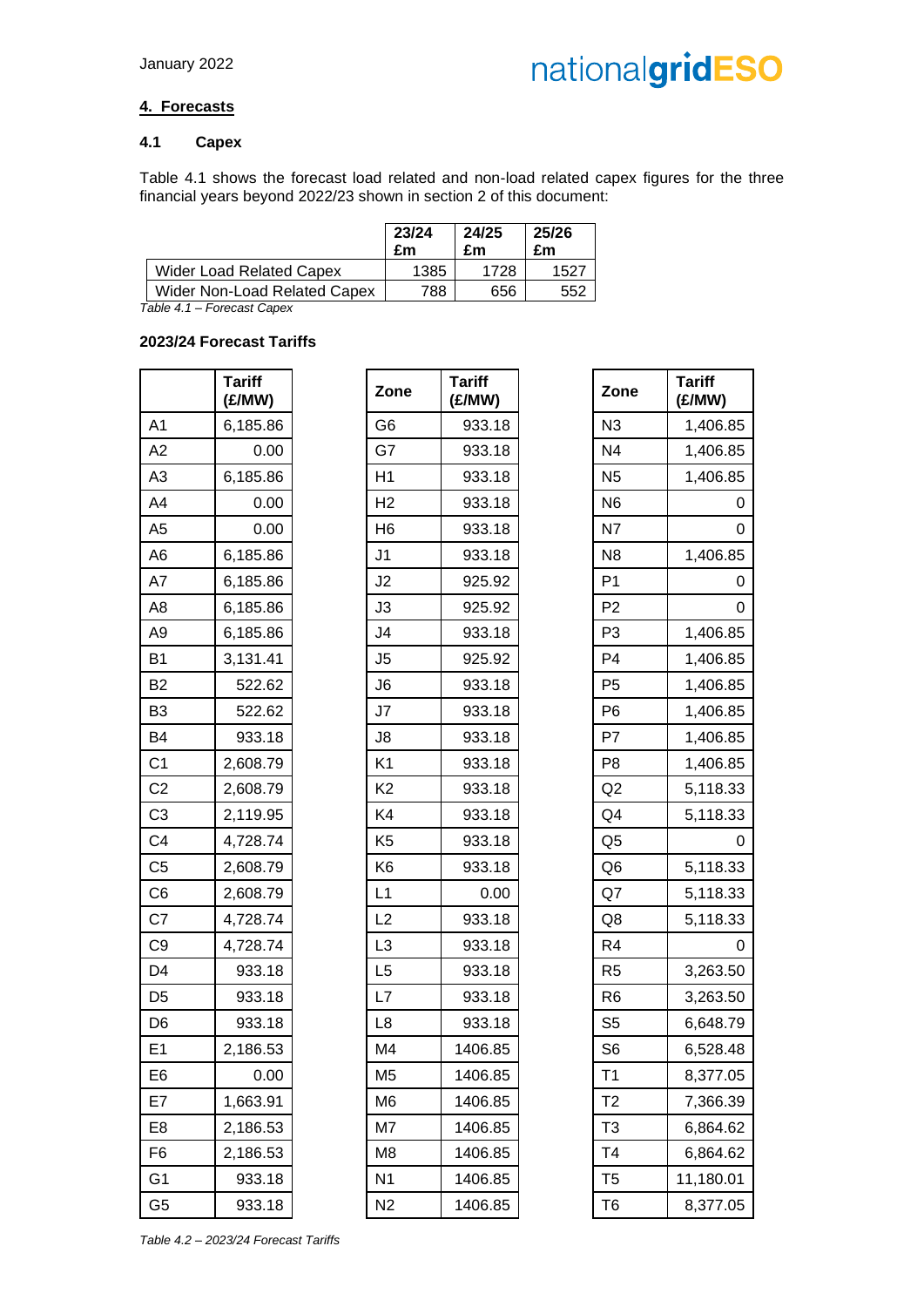# **2024/25 Forecast Tariffs**

|                | Tariff<br>(£/MW) |
|----------------|------------------|
| A1             | 5,876.52         |
| A2             | 0.00             |
| A3             | 5,876.52         |
| A4             | 0.00             |
| A5             | 0.00             |
| A6             | 5,876.52         |
| A7             | 5,876.52         |
| A8             | 5,876.52         |
| A9             | 5,876.52         |
| B1             | 3,171.49         |
| B2             | 470.11           |
| B3             | 470.11           |
| B4             | 840.63           |
| C <sub>1</sub> | 2,701.38         |
| C2             | 2,701.38         |
| C <sub>3</sub> | 1,588.90         |
| C4             | 4,290.29         |
| C5             | 2,701.38         |
| C <sub>6</sub> | 2,701.38         |
| C7             | 4,290.29         |
| C9             | 4,290.29         |
| D4             | 840.63           |
| D5             | 840.63           |
| D6             | 840.63           |
| E1             | 1,451.18         |
| E6             | 0.00             |
| :7<br>H        | 981.07           |
| E8             | 1,451.18         |
| F6             | 1,451.18         |
| G <sub>1</sub> | 840.63           |
| G <sub>5</sub> | 840.63           |

|                | <b>Tariff</b><br>(£/MW) | Zone           | <b>Tariff</b><br>(£/MW) | Zone           | <b>Tariff</b><br>(E/MW) |
|----------------|-------------------------|----------------|-------------------------|----------------|-------------------------|
| A1             | 5,876.52                | G <sub>6</sub> | 840.63                  | N <sub>3</sub> | 1,273.04                |
| A2             | 0.00                    | G7             | 840.63                  | N4             | 1,273.04                |
| A3             | 5,876.52                | H1             | 840.63                  | N <sub>5</sub> | 1,273.04                |
| A4             | 0.00                    | H <sub>2</sub> | 840.63                  | N <sub>6</sub> | 0                       |
| A5             | 0.00                    | H <sub>6</sub> | 840.63                  | N7             | 0                       |
| A6             | 5,876.52                | J <sub>1</sub> | 840.63                  | N <sub>8</sub> | 1,273.04                |
| A7             | 5,876.52                | J <sub>2</sub> | 837.60                  | P <sub>1</sub> | 0                       |
| A8             | 5,876.52                | J3             | 837.60                  | P <sub>2</sub> | 0                       |
| А9             | 5,876.52                | J4             | 840.63                  | P <sub>3</sub> | 1,273.04                |
| В1             | 3,171.49                | J <sub>5</sub> | 837.60                  | P <sub>4</sub> | 1,273.04                |
| B2             | 470.11                  | J6             | 840.63                  | P <sub>5</sub> | 1,273.04                |
| B3             | 470.11                  | J7             | 840.63                  | P <sub>6</sub> | 1,273.04                |
| B4             | 840.63                  | J8             | 840.63                  | P7             | 1,273.04                |
| C1             | 2,701.38                | K <sub>1</sub> | 840.63                  | P <sub>8</sub> | 1,273.04                |
| C <sub>2</sub> | 2,701.38                | K <sub>2</sub> | 840.63                  | Q2             | 4,530.05                |
| C3             | 1,588.90                | K4             | 840.63                  | Q4             | 4,530.05                |
| C4             | 4,290.29                | K <sub>5</sub> | 840.63                  | Q <sub>5</sub> | 0                       |
| C5             | 2,701.38                | K <sub>6</sub> | 840.63                  | Q <sub>6</sub> | 4,530.05                |
| C6             | 2,701.38                | L1             | 0.00                    | Q7             | 4,530.05                |
| C7             | 4,290.29                | L2             | 840.63                  | Q8             | 4,530.05                |
| C9             | 4,290.29                | L <sub>3</sub> | 840.63                  | R <sub>4</sub> | 0                       |
| D4             | 840.63                  | L <sub>5</sub> | 840.63                  | R <sub>5</sub> | 2,883.53                |
| D5             | 840.63                  | L7             | 840.63                  | R <sub>6</sub> | 2,883.53                |
| D6             | 840.63                  | L <sub>8</sub> | 840.63                  | S <sub>5</sub> | 5,962.55                |
| E1             | 1,451.18                | M4             | 1273.04                 | S <sub>6</sub> | 5,852.83                |
| E6             | 0.00                    | M <sub>5</sub> | 1273.04                 | T <sub>1</sub> | 7,542.33                |
| E7             | 981.07                  | M <sub>6</sub> | 1273.04                 | T <sub>2</sub> | 6,603.51                |
| E8             | 1,451.18                | M7             | 1273.04                 | T <sub>3</sub> | 6,165.11                |
| F6             | 1,451.18                | M <sub>8</sub> | 1273.04                 | T4             | 6,165.11                |
| G1             | 840.63                  | N <sub>1</sub> | 1273.04                 | T5             | 9,888.72                |
| G5             | 840.63                  | N <sub>2</sub> | 1273.04                 | T <sub>6</sub> | 7,542.33                |
|                |                         |                |                         |                |                         |

| <b>Tariff</b><br>(£/MW) | Zone           | Tariff<br>(£/MW) |
|-------------------------|----------------|------------------|
| 840.63                  | N <sub>3</sub> | 1,273.04         |
| 840.63                  | N4             | 1,273.04         |
| 840.63                  | N <sub>5</sub> | 1,273.04         |
| 840.63                  | N6             | 0                |
| 840.63                  | N7             | 0                |
| 840.63                  | N8             | 1,273.04         |
| 837.60                  | P <sub>1</sub> | 0                |
| 837.60                  | P <sub>2</sub> | 0                |
| 840.63                  | P3             | 1,273.04         |
| 837.60                  | P <sub>4</sub> | 1,273.04         |
| 840.63                  | P <sub>5</sub> | 1,273.04         |
| 840.63                  | P6             | 1,273.04         |
| 840.63                  | P7             | 1,273.04         |
| 840.63                  | P8             | 1,273.04         |
| 840.63                  | Q2             | 4,530.05         |
| 840.63                  | Q4             | 4,530.05         |
| 840.63                  | Q <sub>5</sub> | 0                |
| 840.63                  | Q6             | 4,530.05         |
| 0.00                    | Q7             | 4,530.05         |
| 840.63                  | Q8             | 4,530.05         |
| 840.63                  | R4             | 0                |
| 840.63                  | R <sub>5</sub> | 2,883.53         |
| 840.63                  | R <sub>6</sub> | 2,883.53         |
| 840.63                  | S <sub>5</sub> | 5,962.55         |
| 1273.04                 | S <sub>6</sub> | 5,852.83         |
| 1273.04                 | T <sub>1</sub> | 7,542.33         |
| 1273.04                 | T <sub>2</sub> | 6,603.51         |
| 1273.04                 | T <sub>3</sub> | 6,165.11         |
| 1273.04                 | T4             | 6,165.11         |
| 1273.04                 | T5             | 9,888.72         |
| 1273.04                 | T <sub>6</sub> | 7,542.33         |

*Table 4.3 – 2024/25 Forecast Tariffs*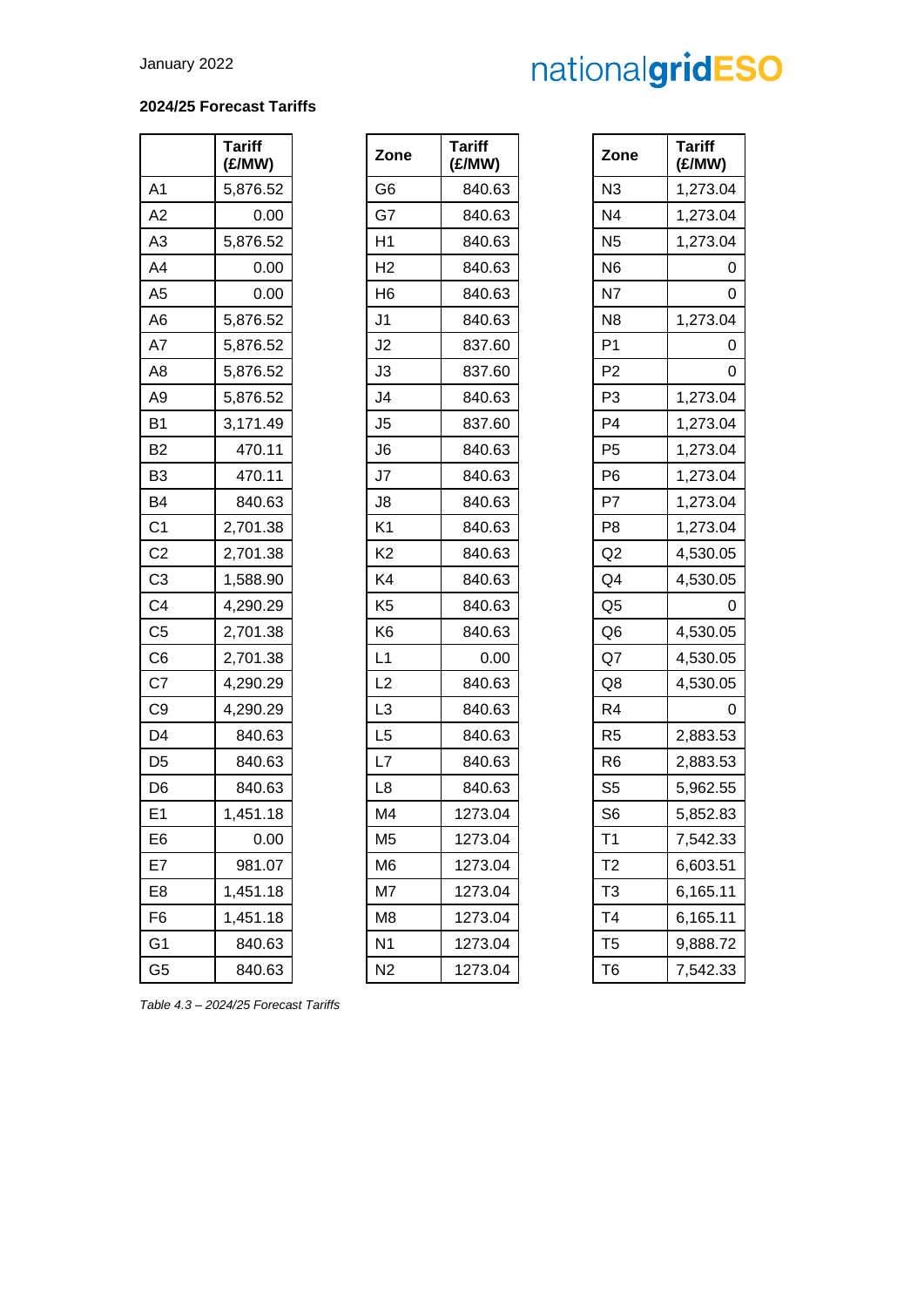## **2025/26 Forecast Tariffs**

|                | Tariff<br>(£/MW) |
|----------------|------------------|
| A1             | 4,980.09         |
| A2             | 0.00             |
| A3             | 4,980.09         |
| A4             | 0.00             |
| A5             | 0.00             |
| A6             | 4,980.09         |
| A7             | 4,980.09         |
| A8             | 4,980.09         |
| A9             | 4,980.09         |
| Β1             | 2,253.00         |
| B2             | 338.37           |
| B3             | 338.37           |
| B4             | 497.86           |
| C <sub>1</sub> | 1,914.62         |
| C2             | 1,914.62         |
| CЗ             | 1,279.38         |
| C4             | 3,194.00         |
| C5             | 1,914.62         |
| C <sub>6</sub> | 1,914.62         |
| C7             | 3,194.00         |
| C9             | 3,194.00         |
| D4             | 497.86           |
| D5             | 497.86           |
| D <sub>6</sub> | 497.86           |
| E1             | 1,066.51         |
| E6             | 0.00             |
| E7             | 728.13           |
| E8             | 1,066.51         |
| F6             | 1,066.51         |
| G1             | 497.86           |
| G <sub>5</sub> | 497.86           |

|                | <b>Tariff</b><br>(£/MW) | Zone           | <b>Tariff</b><br>(£/MW) | Zone           | <b>Tariff</b><br>(E/MW) |
|----------------|-------------------------|----------------|-------------------------|----------------|-------------------------|
| A1             | 4,980.09                | G <sub>6</sub> | 497.86                  | N3             | 793.67                  |
| A2             | 0.00                    | G7             | 497.86                  | N <sub>4</sub> | 793.67                  |
| A3             | 4,980.09                | H1             | 497.86                  | N <sub>5</sub> | 793.67                  |
| A4             | 0.00                    | H <sub>2</sub> | 497.86                  | N <sub>6</sub> | 0                       |
| A5             | 0.00                    | H <sub>6</sub> | 497.86                  | N7             | $\mathbf 0$             |
| A6             | 4,980.09                | J <sub>1</sub> | 497.86                  | N <sub>8</sub> | 793.67                  |
| A7             | 4,980.09                | J2             | 773.97                  | P <sub>1</sub> | 0                       |
| A8             | 4,980.09                | J3             | 773.97                  | P <sub>2</sub> | 0                       |
| Α9             | 4,980.09                | J4             | 497.86                  | P <sub>3</sub> | 793.67                  |
| В1             | 2,253.00                | J <sub>5</sub> | 773.97                  | P <sub>4</sub> | 793.67                  |
| B2             | 338.37                  | J <sub>6</sub> | 497.86                  | P <sub>5</sub> | 793.67                  |
| B3             | 338.37                  | J7             | 497.86                  | P <sub>6</sub> | 793.67                  |
| B4             | 497.86                  | J8             | 497.86                  | P7             | 793.67                  |
| C1             | 1,914.62                | K <sub>1</sub> | 497.86                  | P <sub>8</sub> | 793.67                  |
| C <sub>2</sub> | 1,914.62                | K <sub>2</sub> | 497.86                  | Q2             | 3,574.48                |
| C3             | 1,279.38                | K4             | 497.86                  | Q <sub>4</sub> | 3,574.48                |
| C4             | 3,194.00                | K <sub>5</sub> | 497.86                  | Q <sub>5</sub> | 0                       |
| C5             | 1,914.62                | K <sub>6</sub> | 497.86                  | Q <sub>6</sub> | 3,574.48                |
| C6             | 1,914.62                | L1             | 0.00                    | Q7             | 3,574.48                |
| C7             | 3,194.00                | L2             | 497.86                  | Q8             | 3,574.48                |
| C9             | 3,194.00                | L <sub>3</sub> | 497.86                  | R <sub>4</sub> | 0                       |
| D4             | 497.86                  | L <sub>5</sub> | 497.86                  | R <sub>5</sub> | 2,237.72                |
| D5             | 497.86                  | L7             | 497.86                  | R <sub>6</sub> | 2,237.72                |
| D6             | 497.86                  | L <sub>8</sub> | 497.86                  | S <sub>5</sub> | 4,608.58                |
| Ε1             | 1,066.51                | M <sub>4</sub> | 793.67                  | S <sub>6</sub> | 4,538.93                |
| E6             | 0.00                    | M <sub>5</sub> | 793.67                  | T <sub>1</sub> | 5,799.81                |
| E7             | 728.13                  | M <sub>6</sub> | 793.67                  | T2             | 4,998.35                |
| E8             | 1,066.51                | M7             | 793.67                  | T3             | 4,738.92                |
| F6             | 1,066.51                | M <sub>8</sub> | 793.67                  | T4             | 4,738.92                |
| G1             | 497.86                  | N <sub>1</sub> | 793.67                  | T <sub>5</sub> | 7,952.36                |
| G5             | 497.86                  | N <sub>2</sub> | 793.67                  | T <sub>6</sub> | 5,799.81                |

| <b>Tariff</b><br>(£/MW) | Zone           | <b>Tariff</b><br>(£/MW) |
|-------------------------|----------------|-------------------------|
| 497.86                  | N3             | 793.67                  |
| 497.86                  | N4             | 793.67                  |
| 497.86                  | N5             | 793.67                  |
| 497.86                  | N6             | 0                       |
| 497.86                  | N <sub>7</sub> | 0                       |
| 497.86                  | N8             | 793.67                  |
| 773.97                  | P <sub>1</sub> | 0                       |
| 773.97                  | P2             | 0                       |
| 497.86                  | P3             | 793.67                  |
| 773.97                  | P <sub>4</sub> | 793.67                  |
| 497.86                  | P <sub>5</sub> | 793.67                  |
| 497.86                  | P6             | 793.67                  |
| 497.86                  | P7             | 793.67                  |
| 497.86                  | P <sub>8</sub> | 793.67                  |
| 497.86                  | Q2             | 3,574.48                |
| 497.86                  | Q4             | 3,574.48                |
| 497.86                  | Q5             | 0                       |
| 497.86                  | Q6             | 3,574.48                |
| 0.00                    | Q7             | 3,574.48                |
| 497.86                  | Q8             | 3,574.48                |
| 497.86                  | R4             | 0                       |
| 497.86                  | R5             | 2,237.72                |
| 497.86                  | R6             | 2,237.72                |
| 497.86                  | S <sub>5</sub> | 4,608.58                |
| 793.67                  | S <sub>6</sub> | 4,538.93                |
| 793.67                  | T1             | 5,799.81                |
| 793.67                  | Т2             | 4,998.35                |
| 793.67                  | T <sub>3</sub> | 4,738.92                |
| 793.67                  | T <sub>4</sub> | 4,738.92                |
| 793.67                  | T5             | 7,952.36                |
| 793.67                  | T6             | 5,799.81                |

*Table 4.4 – 2025/26 Forecast Tariffs*

*Please note that the forecast figures shown in tables 4.2-4.4 are calculated using the current capability and transfer data as well as the current contracted background and analysed against forecast capex figures from the three onshore TO's. These figures are indicative and therefore subject to change.*